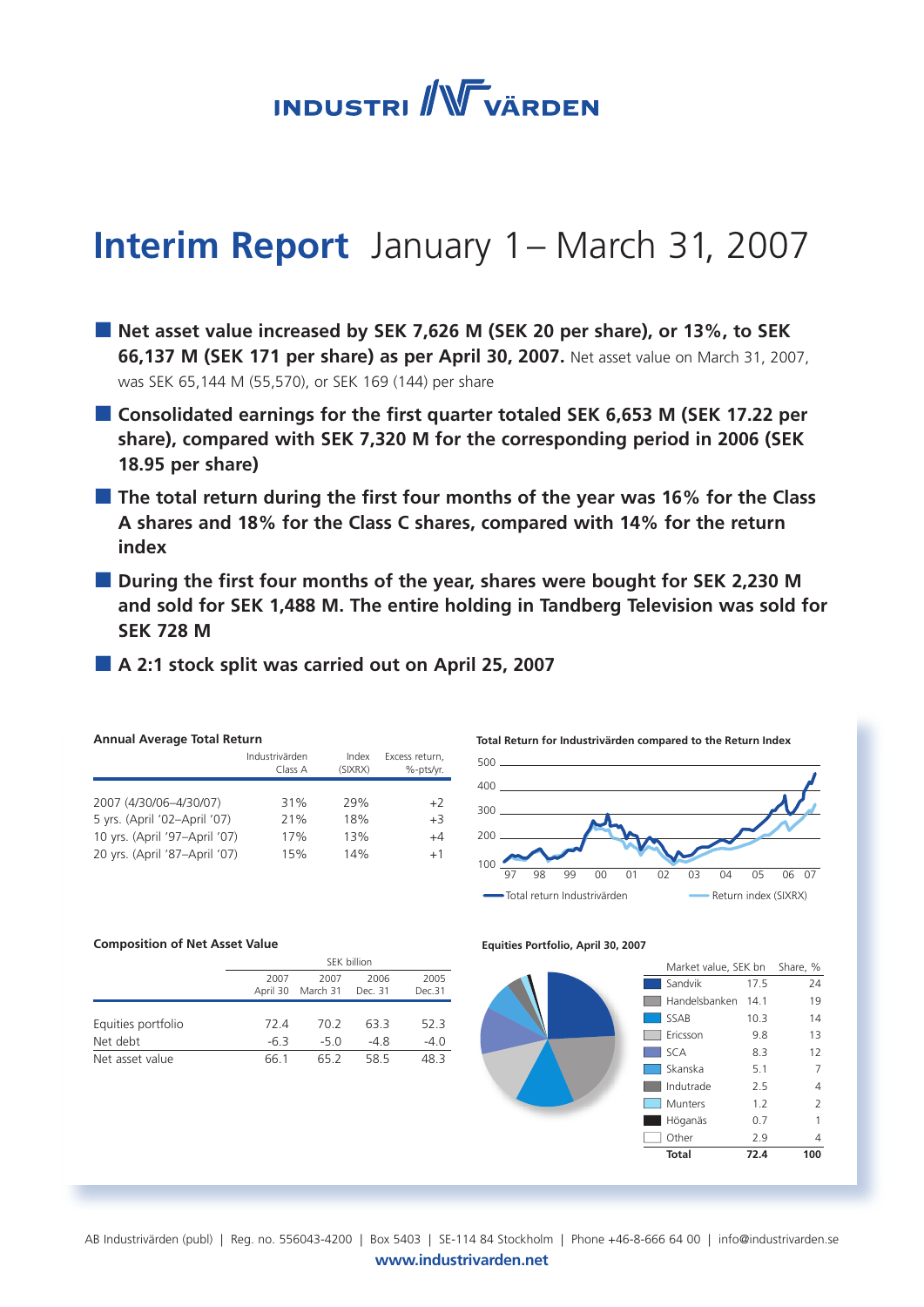### **CEO'S MESSAGE**

The year has begun well for Industrivärden. During the first four months our net asset value increased by 8 billion kronor, to 66 billion kronor, or by 13%. The total return for the Class A and C shares was 16% and 18%, respectively, compared with 14% for the return index.

Nearly all of the companies in our portfolio have been benefited from the continued strong economy. With leading global positions in many cases, the companies are well positioned to benefit from the favorable economic conditions. As for first-quarter performance, I would like to mention two portfolio companies in particular, SSAB and Sandvik. Both companies have clear strategies that are adapted to their respective business climates and conditions. However, having the wind in your sails from a favorable economy is not enough. Companies must all make sure that their productivity and market offerings are conducive to higher market shares and thereby set the stage for profitable growth. Both SSAB and Sandvik have demonstrated this.

There are currently no signs of a weakening in the generally favorable economic climate. However, as a growing amount of production resources, such as raw materials and labor, begin showing signs of scarcity, there is a certain risk for higher inflation. Thus there is also a risk of rising long-term interest rates. However, it appears that the apparently infinitely liquid credit market is posing a counterweight to these tendencies.

During the first four months of the year we purchased stocks for SEK 2,230 M and sold for SEK 1,488 M. Among other things, we sold our entire holding in Tandberg Television, in connection with Ericsson's bid for all of the shares in that company. Our assessment of Tandberg Television when we took a position in the company was that it represented an attractive growth market – digital TV. Ericsson's motive for its offer confirms this analysis. We believe that Tandberg Television will fit well into Ericsson and contribute to Ericsson's continued favorable performance.

In closing, I am happy to note that our short-term trading in **Net Asset Value Per Share** these favorable conditions generated a profit of SEK 93 M for the first three months of the year, compared with SEK 67 M for the first quarter of 2006.

#### Anders Nyrén

### **NET ASSET VALUE**

Net asset value amounted to SEK 65.2 billion as per March 31, an increase of SEK 6.7 billion since the start of the year.

The value of the equities portfolio on March 31, 2007, was SEK 70,170 M (63,325 at the start of the year). During the first quarter of 2007, stocks were purchased for SEK 1,783 M and sold for SEK 1,444 M.

Net debt in the net asset value calculation increased by SEK 212 M to SEK -5,026 M, mainly due to net purchases of stocks, totaling SEK 339 M. Industrivärden's shareholder dividend of SEK 1.7 billion, which was approved at the Annual General Meeting on March 27 and paid out on April 4, has not been taken into account in the net asset value calculation as per March 31, 2007; instead, the cash principle has been applied as in previous years. According to this principle, Industrivärden's total dividend income from its own shareholdings, totaling approximately SEK 2.1 billion, has not been taken into account in the net asset value calculation as per March 31, 2007.

Net asset value per share increased by SEK 18, or 12%, to SEK 169 per share.

As per April 30, 2007, net asset value was SEK 66.1 billion, an increase of SEK 7.6 billion, or 13%, for the year to date. Remaining dividend income of SEK 1.1 billion will be recieved in early May. A specification of growth in net asset value can be found in the table on page 5.

Average annual growth in net asset value during the last ten-year period has been 11%. Including reinvested dividends, the average annual increase would have been 18%, compared with 13% for the return index.

Total growth in net asset value including reinvested dividends during the last ten-year period was 410%, compared with 239% for the return index.





Net asset value consists of the difference between the market value of the equities portfolio and net debt.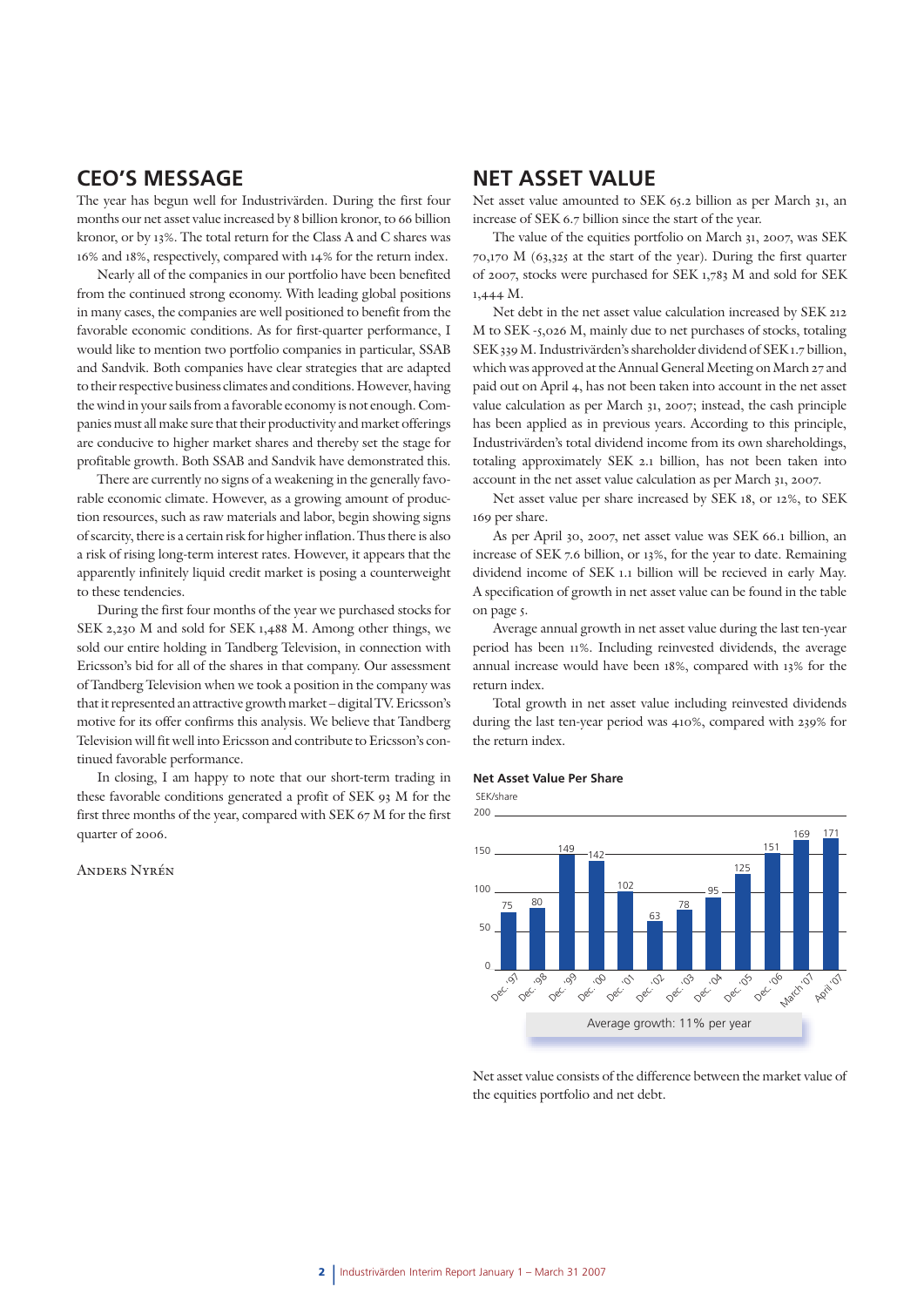#### **Equities Portfolio**

The market value of Industrivärden's equities portfolio on March 31, 2007, was SEK 70,170 M, compared with SEK 63,325 M at the start of the year. The market value on April 30, 2007, was SEK 72,403 M. Taking into account purchases and sales, the change in value was 13% compared with the start of the year. A detailed breakdown of the portfolio at various points in time is provided in the table on page 6.

#### **Total Return of Portfolio Companies**

|                |                           | Average     |                                         |  |  |  |
|----------------|---------------------------|-------------|-----------------------------------------|--|--|--|
|                | Total return, %           |             | annual total return, %                  |  |  |  |
|                | Period                    | Five years, | Ten years,                              |  |  |  |
|                | Jan. 1, '07-March 31, '07 |             | March '02-March '07 March '97-March '07 |  |  |  |
| Sandvik        | 25                        | 26          | 17                                      |  |  |  |
| Handelsbanken  | 0                         | 11          | 14                                      |  |  |  |
| Ericsson       | -6                        | -3          | 2                                       |  |  |  |
| SSAB           | 33                        | 50          | 23                                      |  |  |  |
| <b>SCA</b>     | 8                         | 8           | 14                                      |  |  |  |
| Skanska        | 15                        | 20          | 14                                      |  |  |  |
| Indutrade      | 16                        |             |                                         |  |  |  |
| <b>Munters</b> | $-4$                      | 8           |                                         |  |  |  |
| Höganäs        | $-1$                      |             | 4                                       |  |  |  |
| <b>Total</b>   | 11                        |             |                                         |  |  |  |
| Index (SIXRX)  |                           | 15          | 12                                      |  |  |  |

Of the shareholdings listed above, Munters and Höganäs have been held for less than five years. Indutrade was listed on the stock exchange in October 2005.

#### *Active Holdings*

#### **Sandvik**

Profit after financial items for the first quarter rose 25% as a result of higher volume, improved efficiency and a favorable product mix. The operating margin improved further. Order intake as well as invoicing showed continued good growth. The increase was particularly strong for the Mining and Construction business area. The strategic acquisitions carried out during the period strengthen Sandvik's offering and capacity in areas with good growth and high profitability.

#### **Handelsbanken**

Operating profit excluding the insurance operations rose during the first quarter of 2007 compared with the same period a year ago. Including the insurance operations, operating profit decreased, mainly due to reversals in the preceding year of changes in the value of the previously under-funded insurance portfolio. Net interest income rose despite continued depressed margins on mortgage loans, while net commissions decreased. Costs were down during the period, and business volumes grew sharply in virtually all operating areas. Credit recoveries were greater than loan losses during the period. The pace of organic growth outside Sweden will be accelerated.

#### **Ericsson**

Income after financial items rose 24% during the first three months of the year. Ericsson is showing continued favorable profit margins thanks to technological leadership, economies of scale and continuous business development. Invoiced sales rose, and the company has captured additional market shares. Half-owned Sony Ericsson showed continued fine performance. New Internet applications are generating increased fixed line and mobile data traffic, at the same time that demand is strong for GSM applications. Moreover, through strategic acquisitions, Ericsson has strengthened is positions in digital TV and multimedia.

#### **SSAB**

Profit after financial items was up nearly 40% during the first quarter compared with a year ago, and was the best quarterly result ever for SSAB. Deliveries of the company's core niche products – quenched steels and extra and ultra high strength sheet – rose 17% and together accounted for 43% (37%) of deliveries by the steel operations. Additional production capacity for quenched steel will come in operation during the second half of the year.

#### **SCA**

Profit after financial items improved by 19% during the first three months of the year. Earnings for Tissue, Packaging Solutions and Forest Products strengthened despite higher raw material costs and seasonally weaker volumes. Earnings for Personal Care Products were down slightly. Several strategically important acquisitions and divestitures were made during the period to strengthen the conditions for long-term profitable growth.

#### **Skanska**

Income after financial items increased during the first quarter, mainly due to a favorable earnings trend in the core Construction and Residential Development business streams. Operating margins also improved. The value of sold properties in Commercial Development decreased, with lower income as a result. Commercial Development and Infrastructure Development projects showed a surplus value of SEK 6.1 billion at the end of March 2007.

#### **Indutrade**

Profit after financial items was up nearly 60% compared with the same period a year ago, among other things, as a result of profitable acquisitions, higher volumes and limited cost increases. Order bookings showed continued good growth.

#### **Munters**

Earnings after financial items improved compared with the first quarter of 2006. The HumiCool and Dehumidification divisions showed favorable earnings improvement as a result of volume growth and improved gross margins, while the Moisture Control Services division posted lower earnings due to hurricane-related revenues a year earlier.

#### **Höganäs**

Volume development during the first quarter remained positive and outpaced the market trend for metal powders. Income after net financial items improved by 15% compared with the same period a year ago.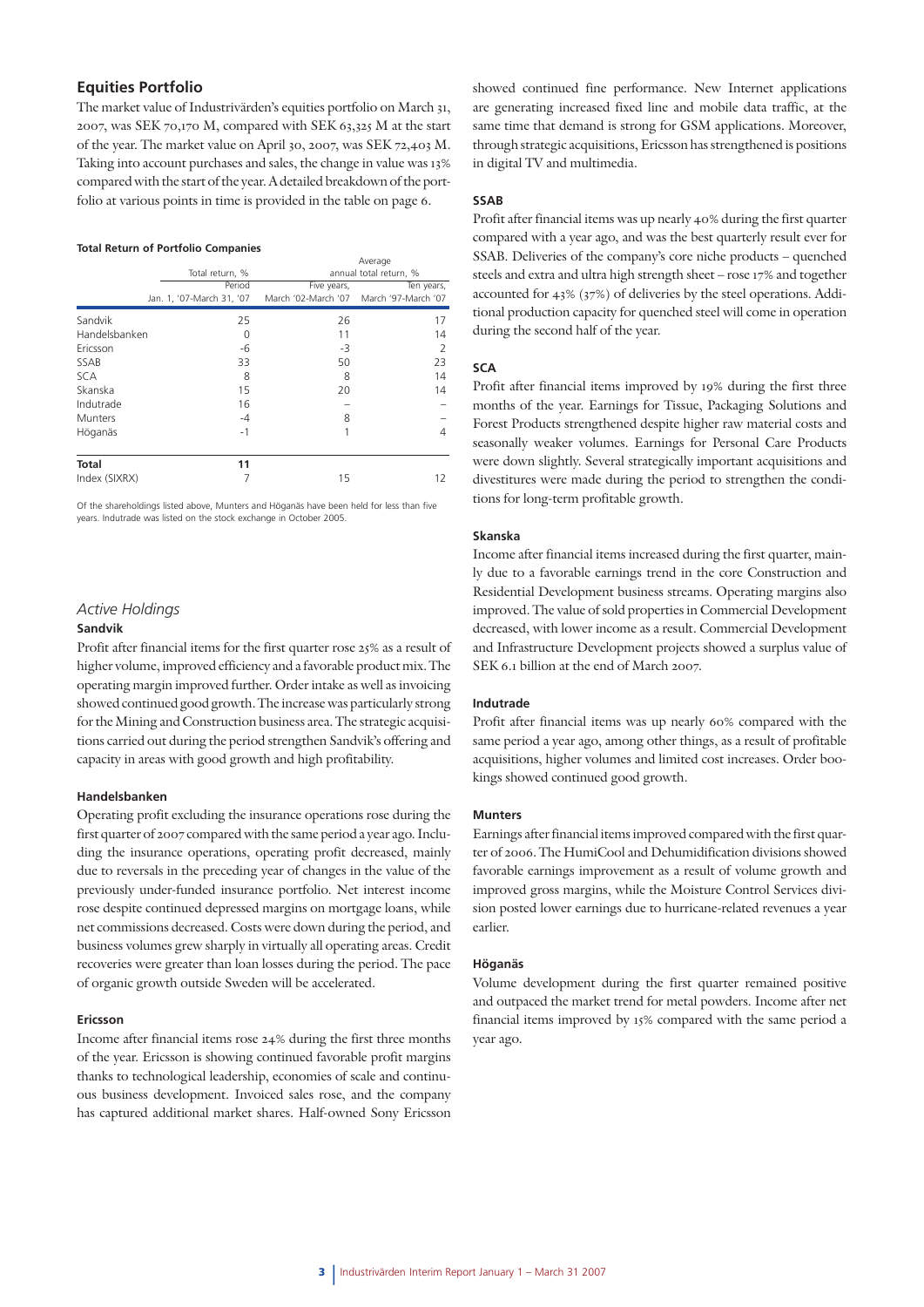#### *Equity Transactions During the Year*

During the first quarter of 2007, purchases of stocks totaled SEK 1,783 M and sales totaled SEK 1,444 M, gross. Stocks were thus purchased for a net amount of SEK 339 M. Major net purchases consisted of 4,700,000 Sandvik, 612,650 Volvo A and 955,991 SSAB A. Major net sales consisted of 5,963,150 shares in Tandberg Television. The entire holding was sold to Ericsson in connection with its bid for the company, generating a capital loss of SEK -13 M.

| Net purchases                                                  | No. shares                      | SEK M                    |
|----------------------------------------------------------------|---------------------------------|--------------------------|
| Sandvik<br>Volvo A (before stock split 5:1)<br>SSAB A<br>Other | 4,700,000<br>612,650<br>955,991 | 545<br>367<br>223<br>132 |
| Total                                                          |                                 | 1,267                    |
| Net sales                                                      | No. shares                      | SEK M                    |
| Tandberg Television (entire holding)<br>Isaberg Rapid          | 5,963,150                       | 728<br>200               |
| <b>Total</b>                                                   |                                 | 928                      |

After the end of the reporting period, from April 1 through April 30, 2007, stocks were purchased for SEK 447 M and sold for SEK 44 M.

Investments in the equities portfolio during the last ten-year period are shown in the chart below.



#### **Investments in Equities Portfolio**

#### **Net Debt**

As per March 31, 2007, net debt in the net asset value calculation was SEK 5.0 billion, including SEK 4.8 billion in interest-bearing net debt, corresponding to a net debt-equity ratio of 6.9% (7.2% at the start of the year), as shown in the specification below.

Interest-bearing net debt increased by SEK 0.3 billion compared with the start of the year, mainly due to net purchases of stocks.

Net debt as per April 30, 2007, was SEK 6.3 billion, including SEK 6.1 billion in interest-bearing net debt.

#### **Change in Interest-Bearing Net Debt**

| Net debt-equity ratio, %                 | 8.4               | 6.9    | 7.2     | 7.0     |
|------------------------------------------|-------------------|--------|---------|---------|
| Market value of equities portfolio       | 72,403            | 70.170 | 63.325  | 52,265  |
| Interest-bearing net debt                | 6,068             | 4,828  | 4,532   | 3,672   |
| Current interest-bearing liabilities     | 3,109             | 2,959  | 2,582   | 1,148   |
| Non-current interest-bearing liabilities | 3.082             | 2.781  | 2.776   | 3,870   |
| Interest-bearing receivables             | 73                | 77     | 88      | 89      |
| Cash and cash equivalents                | 50                | 835    | 738     | 1,257   |
| SEK M                                    | 2007              | 2007   | 2006    | 2005    |
|                                          | April 30 March 31 |        | Dec. 31 | Dec. 31 |



### **SHORT-TERM EQUITY TRADING**

A profit of SEK 93 M (67) was generated from short-term trading.

## **EARNINGS**

### **Group**

Consolidated operating earnings amounted to SEK 6,700 M (7,414), including SEK – M (–) in dividend income, SEK 6,629 M (7,368) in change in value of stocks, SEK 93 M (67) from short-term derivative transactions and equity trading, management costs of SEK -22 M (-20), and SEK 0 M (-1) in other income and expenses. After net financial items, totaling SEK -43 M (-50), tax of SEK -4 M (-55) and earnings after tax from discontinued operations, totaling SEK – M (11) (pertaining to Isaberg Rapid in 2006), earnings for the period were SEK 6,653 M (7,320).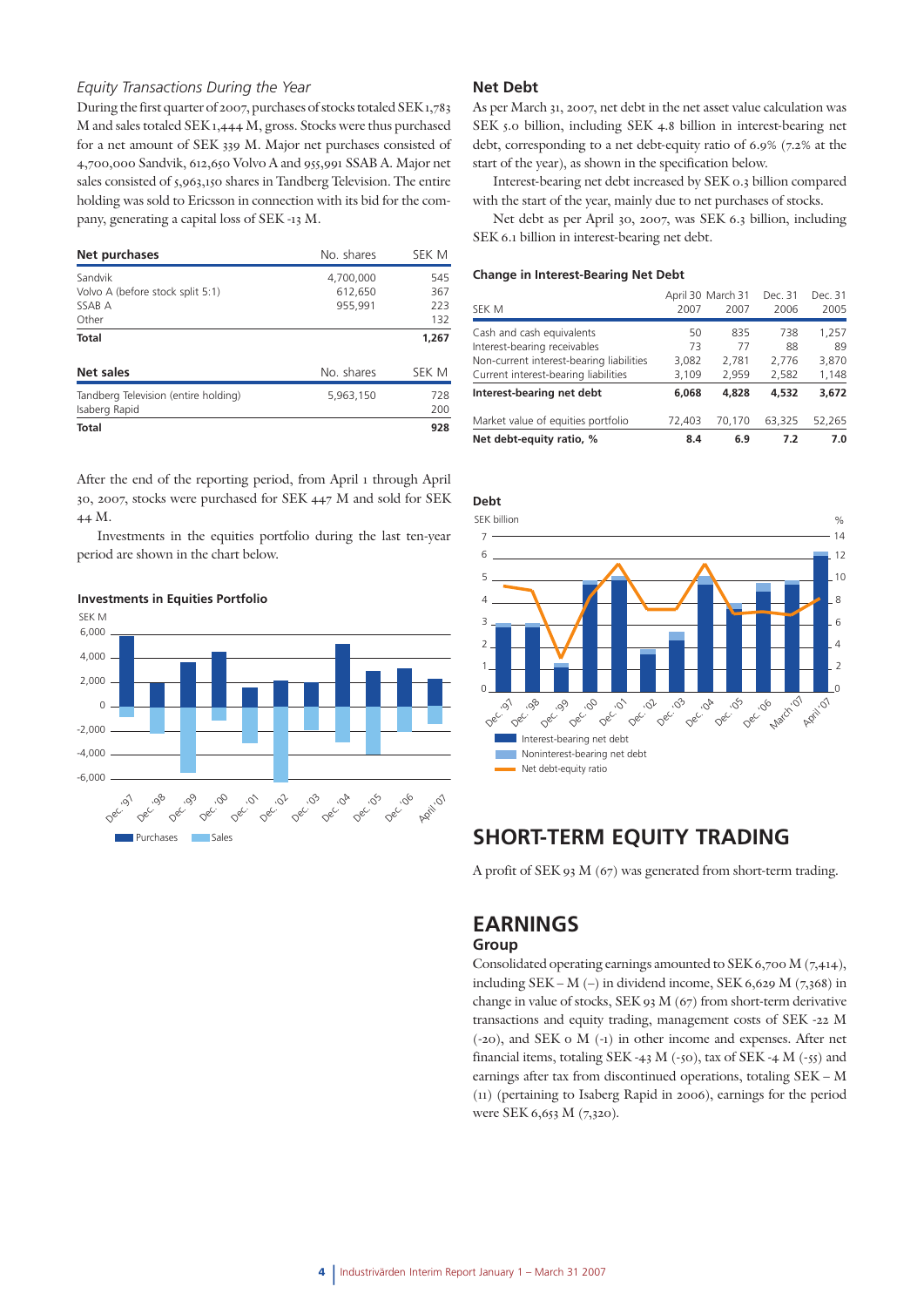### **OTHER INFORMATION**

#### **Accounting Principles**

This interim report has been prepared in accordance with IAS 34 Interim Financial Reporting, which is in compliance with the requirements set out by Swedish Financial Accounting Standards Council recommendation RR 31 – Interim Financial Reporting for Groups.

The amendments and interpretations of accounting recommendations introduced with effect from January 1, 2007, have not had any effect on the financial position and earnings. In other respects, the same accounting principles have been used in preparing this interim report as those used for the 2006 Annual Report.

Stockholm, May 3, 2007 Anders Nyrén *President and CEO*

### **Resolutions at Annual General Meeting on March 27, 2007**

Industrivärden's Annual General Meeting was held on March 27 at the Grand Hotel in Stockholm.

- The Annual General Meeting set the dividend at SEK 9.00 per share (7.00). The record date for payment of the dividend was set at March 30. Dividend payments were made via VPC on April 4.
- Boel Flodgren, Lars O Grönstedt, Tom Hedelius, Finn Johnsson, Fredrik Lundberg, Sverker Martin-Löf, Lennart Nilsson and Anders Nyrén were re-elected as directors on Industrivärden's board. Tom Hedelius was re-elected as Chairman of the Board.
- The Annual General Meeting resolved to assign the Chairman of the Board with the task of contacting four shareholders from among the largest registered shareholders in terms of votes in VPC's printout of the shareholder register on August 31, 2007, who each appoint one representative who is not a director on the Company's board, to form together with the Chairman of the Board a nominating committee for the time until a new nominating committee has been appointed based on the mandate from the next Annual General Meeting. The composition of the Nominating Committee shall be made public not later than six months before the 2008 Annual General Meeting.
- The Annual General Meeting resolved in favor of a stock split, whereby each existing share would be split into two new shares of the same class. Through this measure, the number of shares in issue increased from 134,273,702 Class A shares and 58,861,910 Class C shares to 268,547,404 Class A shares and 117,723,820 Class C shares. The total number of shares in issue following the completion of the stock split was thereby doubled, to 386,271,224.The last day of trading ex-split was April 24, 2007, and the first day of trading post-split was April 25, 2007.

#### *Decision at the statutory board meeting:*

 At the statutory board meeting, Sverker Martin-Löf was re-elected as Vice Chairman of the Board.

Information about the Annual General Meeting is available upon request from the Company and on Industrivärden's website: www. industrivarden.net/Corporate Governance/Annual General Meeting.

### **Development of Net Asset Value**

| SEK M                              |                                        | Jan. 1-April 30, 2007 |          |       | Jan. 1-Dec. 31, 2006 | Jan. 1-Dec. 31, 2005 |       |          |          |
|------------------------------------|----------------------------------------|-----------------------|----------|-------|----------------------|----------------------|-------|----------|----------|
| Net asset value at start of period |                                        |                       | 58,511   |       | 48,252               |                      |       |          | 36,563   |
| Equities portfolio                 | Opening value                          |                       | 63,325   |       | 52,265               |                      |       |          | 41,691   |
|                                    | Purchases                              | 2,230                 |          |       | 3,193                |                      |       | 3,023    |          |
|                                    | Sales                                  | $-1,488$              |          |       | $-2,072$             |                      |       | $-3,964$ |          |
|                                    | Change in value of equities portfolio: |                       |          |       |                      |                      |       |          |          |
|                                    | Sandvik                                | 3,997                 |          | 3,315 |                      |                      | 2,771 |          |          |
|                                    | SSAB                                   | 3,275                 |          | 2,775 |                      |                      | 1,881 |          |          |
|                                    | Skanska                                | 710                   |          | 458   |                      |                      | 1,332 |          |          |
|                                    | Indutrade                              | 532                   |          | 684   |                      |                      | 896   |          |          |
|                                    | Höganäs                                | 80                    |          | 25    |                      |                      | $-27$ |          |          |
|                                    | <b>Munters</b>                         | 37                    |          | 342   |                      |                      | 69    |          |          |
|                                    | Handelsbanken                          | $-79$                 |          | 676   |                      |                      | 1,599 |          |          |
|                                    | <b>SCA</b>                             | $-236$                |          | 1,553 |                      |                      | 426   |          |          |
|                                    | Ericsson                               | $-622$                |          | 48    |                      |                      | 2,158 |          |          |
|                                    | Other equities                         | 642<br>8,336          | 9,078    | 63    | 9,939<br>11,060      |                      | 410   | 11,515   | 10,574   |
|                                    | Closing value                          |                       | 72,403   |       | 63,325               |                      |       |          | 52,265   |
| Net debt                           | Opening value                          |                       | $-4,814$ |       | $-4,013$             |                      |       |          | $-5,128$ |
|                                    | Dividend paid out                      | $-1,738$              |          |       | $-1,352$             |                      |       | $-1,159$ |          |
|                                    | Dividends received                     | 1,008                 |          |       | 1,733                |                      |       | 1,572    |          |
|                                    | Management costs                       | $-29$                 |          |       | $-81$                |                      |       | $-78$    |          |
|                                    | Net financial items                    | $-57$                 |          |       | $-190$               |                      |       | $-217$   |          |
|                                    | Purchases/sales of stocks, net         | $-742$                |          |       | $-1,121$             |                      |       | 941      |          |
|                                    | Other                                  | 106                   | $-1,452$ |       | 210<br>$-801$        |                      |       | 56       | 1,115    |
|                                    | Closing value                          |                       | $-6,266$ |       | $-4,814$             |                      |       |          | $-4,013$ |
| Net asset value at end of period   |                                        |                       | 66,137   |       | 58,511               |                      |       |          | 48,252   |

The item "Other" includes primarily surpluses from short-term derivative and equity trading.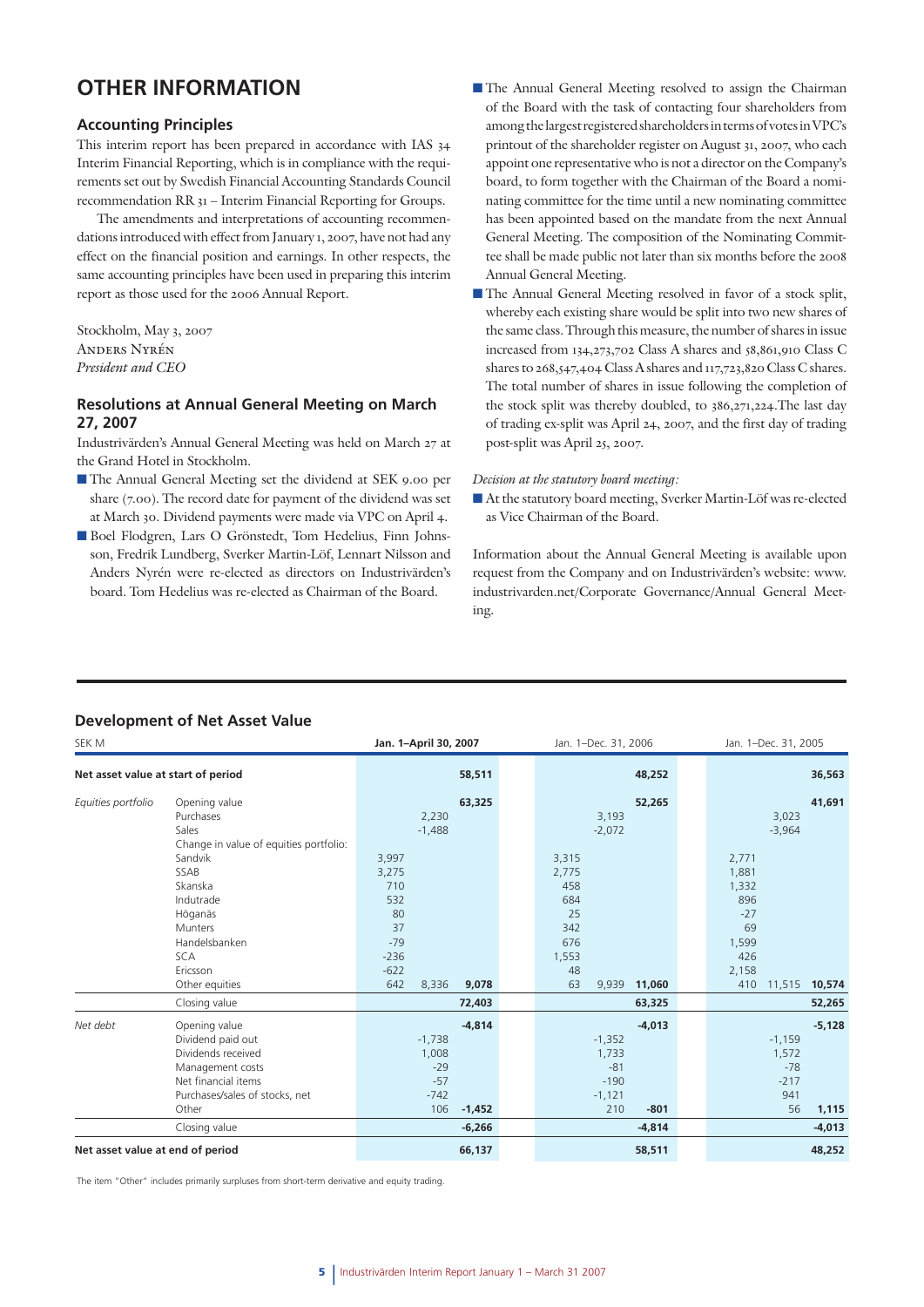### **Equities Portfolio**

|                 |               |        | Market value   | Cost   | Surplus value | Share of           | Share of capital | Share of votes |
|-----------------|---------------|--------|----------------|--------|---------------|--------------------|------------------|----------------|
| April 30, 2007  | No. of shares | SEK M  | SEK/share      | SEK M  | SEK M         | portfolio value, % | in company, %    | in company, %  |
|                 |               |        |                |        |               |                    |                  |                |
| Sandvik         | 134,700,000   | 17,477 | 45             | 5,925  | 11,552        | 24                 | 11.4             | 11.4           |
| Handelsbanken A | 68,270,000    | 14,088 | 36             | 4,955  | 9,133         | 19                 | 10.8             | 10.9           |
| Handelsbanken B | 118,900       |        |                |        |               |                    |                  |                |
| SSAB A          | 42,789,209    | 10,307 | 27             | 1,403  | 8,904         | 14                 | 17.6             | 22.8           |
| SSAB B          | 70,000        |        |                |        |               |                    |                  |                |
| Ericsson A      | 372,000,000   | 9,783  | 25             | 3,256  | 6,527         | 13                 | 2.3              | 13.4           |
| Ericsson B      | 5,000,000     |        |                |        |               |                    |                  |                |
| SCA A           | 16,000,000    | 8,321  | 21             | 2,546  | 5,775         | 12                 | 10.5             | 29.4           |
| <b>SCAB</b>     | 7,600,000     |        |                |        |               |                    |                  |                |
| Skanska A       | 15,010,000    | 5,073  | 13             | 1,642  | 3,431         | 7                  | 8.2              | 27.3           |
| Skanska B       | 17,305,000    |        |                |        |               |                    |                  |                |
| Indutrade       | 14,757,800    | 2,524  | 7              | 247    | 2,277         | 4                  | 36.9             | 36.9           |
| Volvo A         | 18,825,750    | 2,523  |                | 1,471  | 1,052         | 4                  | 1.1              | 2.4            |
| <b>Munters</b>  | 3,650,000     | 1,194  | 3              | 684    | 510           | $\overline{2}$     | 14.6             | 14.6           |
| Höganäs B       | 3,550,000     | 717    | $\overline{2}$ | 637    | 80            |                    | 10.1             | 8.1            |
| Other           |               | 396    |                | 300    | 96            | 0                  |                  |                |
| Total           |               | 72,403 | 187            | 23,066 | 49,337        | 100                |                  |                |

Market value pertains to Industrivärden's share of the respective portfolio companies' total market value.

Share of capital and votes includes the Parent Company's outstanding OTC options in Sandvik, Handelsbanken, SSAB, SCA, Skanska and Volvo.

Volvo carried out a 5:1 stock split on April 26. The portfolio does not include 3,765,150 redemption shares which were qouted as from May 2.

All per-share comparison figures have been recalculated to take into account the 2:1 stock split in Industrivärden.

|                                    |                          |        |     | March 31, 2007                                             |      |      | December 31, 2006        |              |                                 |      |
|------------------------------------|--------------------------|--------|-----|------------------------------------------------------------|------|------|--------------------------|--------------|---------------------------------|------|
| March 31, 2007 and                 |                          |        |     | Market value Share of port-Share of capital Share of votes |      |      |                          | Market value | Share of capital Share of votes |      |
| December 31, 2006                  | No. of shares            | SEK M  |     | SEK/share folio value, % in company, % in company, %       |      |      | No. of shares            | SEK M        | in company, % in company, %     |      |
| Sandvik                            | 134,700,000              | 16,703 | 43  | 24                                                         | 11.7 | 11.7 | 130,000,000              | 12,935       | 11.0                            | 11.0 |
| Handelsbanken A<br>Handelsbanken B | 68,270,000<br>118,900    | 14,191 | 37  | 20                                                         | 10.8 | 10.9 | 68,000,000<br>108,900    | 14,099       | 10.6                            | 10.7 |
| Ericsson A<br>Ericsson B           | 372,000,000<br>5,000,000 | 9,745  | 25  | 14                                                         | 2.4  | 13.4 | 372,000,000<br>5,000,000 | 10,405       | 2.3                             | 13.3 |
| SSAB A<br>SSAB B                   | 42,789,209<br>70,000     | 9,235  | 24  | 13                                                         | 17.6 | 22.8 | 41,833,218<br>70,000     | 6,809        | 15.4                            | 20.0 |
| SCA A<br><b>SCAB</b>               | 16,000,000<br>7,600,000  | 8,954  | 23  | 13                                                         | 10.5 | 29.4 | 16,000,000<br>7,600,000  | 8,557        | 10.5                            | 29.4 |
| Skanska A<br>Skanska B             | 15,010,000<br>17,305,000 | 5,025  | 13  | 7                                                          | 8.2  | 27.3 | 15,010,000<br>17,305,000 | 4,362        | 8.2                             | 27.3 |
| Indutrade                          | 14,857,800               | 2,333  | 6   | 3                                                          | 36.9 | 36.9 | 14,857,800               | 2,006        | 37.1                            | 37.1 |
| Volvo A<br>Volvo B                 | 3,041,650<br>52,000      | 1,859  | 5   | 3                                                          | 1.0  | 1.9  | 2,429,000<br>52,000      | 1,205        | 0.9                             | 1.6  |
| Munters                            | 3,650,000                | 1,106  | 3   | $\overline{2}$                                             | 14.6 | 14.6 | 3,638,000                | 1,153        | 14.6                            | 14.6 |
| Höganäs B                          | 3,550,000                | 628    | 2   |                                                            | 10.1 | 8.1  | 3,550,000                | 637          | 10.1                            | 8.1  |
| Other                              |                          | 391    |     | $\Omega$                                                   |      |      |                          | 1,157        |                                 |      |
| Total                              |                          | 70,170 | 182 | 100                                                        |      |      |                          | 63,325       |                                 |      |

| Market value as per April 30, 2007         | 72,403 |
|--------------------------------------------|--------|
| Change in value                            | 8.336  |
| Sales                                      | -1.488 |
| Purchases                                  | 2.230  |
| Development from January 1-April 30, 2007: |        |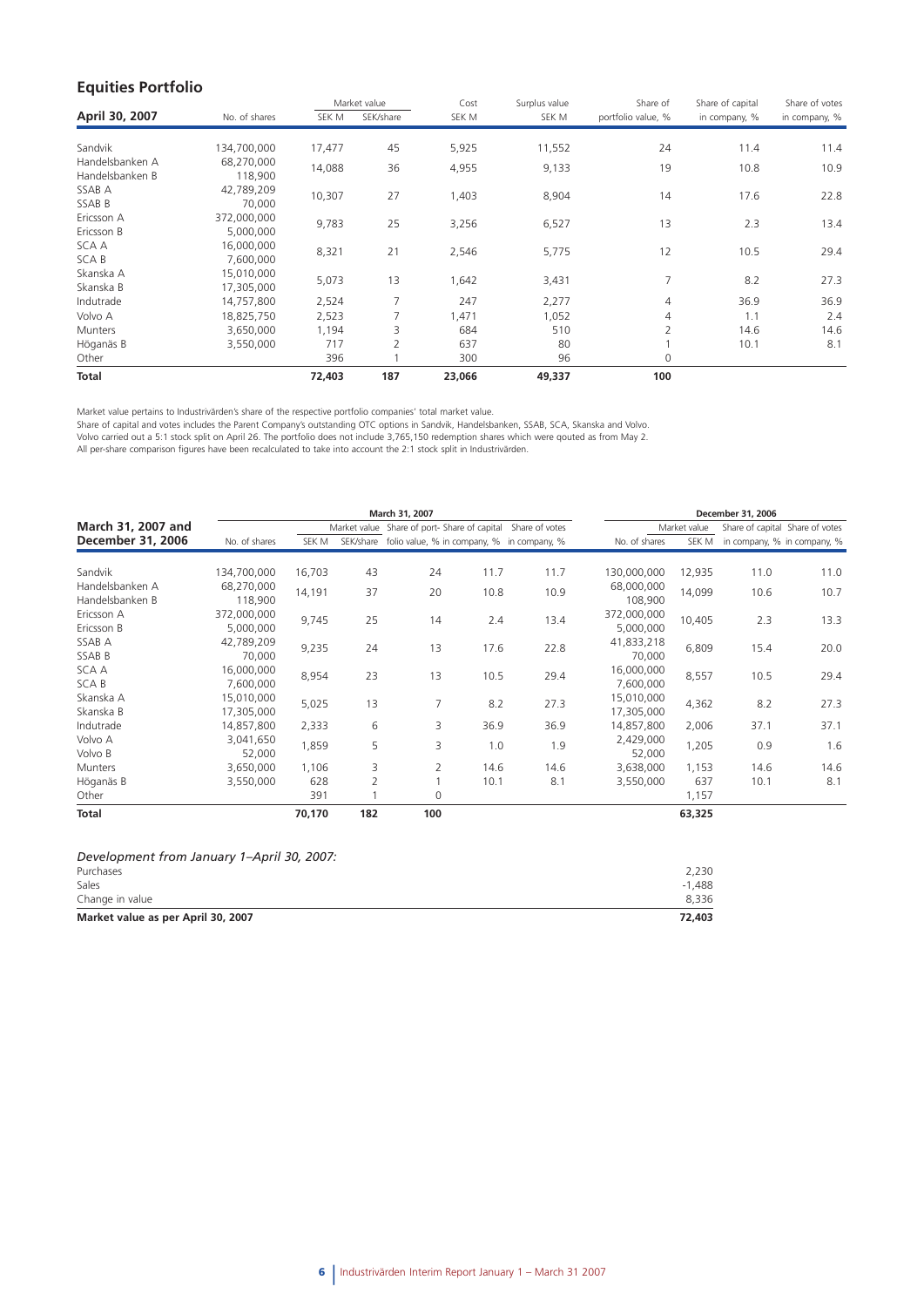### **Industrivärden Consolidated Income Statement**

|                                                                  | 2007       | 2006       | 2006      |
|------------------------------------------------------------------|------------|------------|-----------|
| SEK M                                                            | Jan.-March | Jan.-March | Jan.-Dec. |
| Dividend income from stocks                                      | $-1$       |            | 1,733     |
| Change in value of stocks                                        | 6,629      | 7,368      | 10,037    |
| Short-term derivative transactions and equity trading            | 93         | 67         | 173       |
| Management costs                                                 | $-22$      | $-20$      | $-81$     |
| Other income and expenses                                        | 0          | $-1$       | -4        |
| <b>Operating earnings</b>                                        | 6,700      | 7,414      | 11,858    |
| Interest income                                                  | 8          | 6          | 17        |
| Interest expenses                                                | $-49$      | $-55$      | $-198$    |
| Other financial items                                            | $-2$       | $-1$       | -6        |
| Earnings after financial items                                   | 6,657      | 7,364      | 11,671    |
| Tax                                                              | $-4$       | $-55$      | -73       |
| Earnings for the period for continuing operations                | 6,653      | 7,309      | 11,598    |
| Earnings for the period for discontinued operations <sup>2</sup> |            | 11         | 23        |
| Net earnings for the period                                      | 6,653      | 7,320      | 11,621    |
| Depreciation included in operating earnings                      |            |            | 4         |
| Earnings per share, SEK <sup>3</sup>                             | 17.22      | 18.95      | 30.09     |

1 Dividend income from

Industrivärden's shareholdings, totaling approximately SEK 2.1 billion, will be received during the second quarter of 2007.

2 Earnings from discontinued operations pertains to Isaberg Rapid,

#### which was sold in December 2006. 2007 2006 2006 Q1 Q1 Net sales – 236 900 Expenses – -221 -872 Earnings after financial items  $-$  15 28<br>Tax  $-4$   $-5$  $\mathsf{Tax}$ Net earnings for the period  $-$  11 23

3 Net earnings for the period divided by 386,271,224 shares (after 2:1 split). There is no dilutive effect.

### **Industrivärden Consolidated Balance Sheet**

|                                                     | March 31 | March 31 | Dec. 31 |
|-----------------------------------------------------|----------|----------|---------|
| SEK M                                               | 2007     | 2006     | 2006    |
| Intangible assets                                   |          | 82       |         |
| Tangible assets                                     | 86       | 226      | 87      |
| Equities                                            | 70,170   | 60,626   | 63,030  |
| Other financial assets                              | 66       | 16       |         |
| Inventories                                         |          | 196      |         |
| Accounts receivable, trade                          |          | 225      |         |
| Other current assets                                | 190      | 218      | 147     |
| Cash and cash equivalents                           | 835      | 906      | 738     |
| Assets in discontinued operations <sup>4</sup>      |          |          | 708     |
| <b>Total assets</b>                                 | 71,347   | 62,495   | 64,711  |
| Shareholders' equity                                | 63,406   | 55,548   | 58,491  |
| Non-current noninterest-bearing liabilities         | 31       | 36       | 32      |
| Non-current interest-bearing liabilities            | 2,781    | 3,839    | 2,778   |
| Current noninterest-bearing liabilities             | 2,170    | 713      | 425     |
| Current interest-bearing liabilities                | 2,959    | 2,359    | 2,505   |
| Liabilities in discontinued operations <sup>4</sup> |          |          | 480     |
| Total shareholders' equity and liabilities          | 71,347   | 62,495   | 64,711  |

#### **Change in Consolidated Shareholders' Equity**

|                              | 2007       | 2006       | 2006      |
|------------------------------|------------|------------|-----------|
| SEK M                        | Jan.-March | Jan.-March | Jan.-Dec. |
|                              |            |            |           |
| Opening shareholders' equity | 58,491     | 48.227     | 48.227    |
| Dividend to shareholders     | $-1.738$   |            | $-1,352$  |
| Translation differences      |            |            | -5        |
| Net earnings for the period  | 6,653      | 7.320      | 11.621    |
| Closing shareholders' equity | 63,406     | 55,548     | 58,491    |

4 Pertains to Isaberg Rapid.